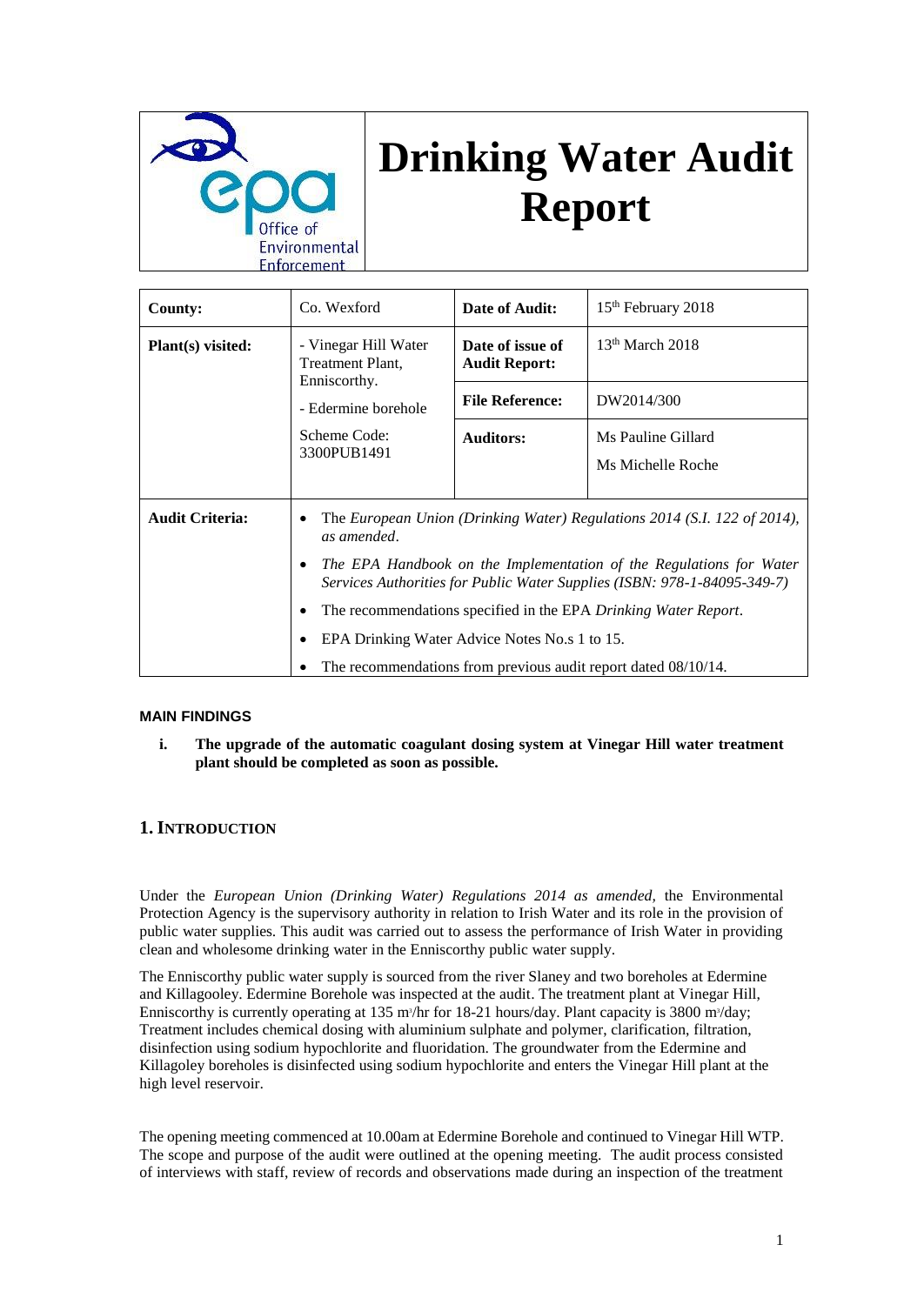plant. The audits observations and recommendations are listed in Section 2 and 4 of this report. The following were in attendance during the audit.

## **Representing Irish Water:**

Patrick Duggan – Compliance

Aine Butler – Regulatory Environmental Compliance Analyst

**Representing Wexford County Council** 

Paul Delahunty – Executive Engineer

Fiounuala Callery – Senior Executive Engineer

Terry Moore – Senior General Services Supervisor

Larry Delaney – Caretaker

Tadhg O'Corcora – Area Engineer

Pat Donohoe – Caretaker Vinegar Hill

**Representing the Environmental Protection Agency:**

Pauline Gillard – Inspector

Michelle Roche - Inspector

## **2. AUDIT OBSERVATIONS**

T

*The audit process is a random sample on a particular day of a facility's operation. Where an observation or recommendation against a particular issue has not been reported, this should not be construed to mean that this issue is fully addressed.*

| 1. | <b>Source Protection</b>                           |                                                                                                                                                                                                                                                                                            |  |  |
|----|----------------------------------------------------|--------------------------------------------------------------------------------------------------------------------------------------------------------------------------------------------------------------------------------------------------------------------------------------------|--|--|
|    | a.                                                 | The Edermine borehole is located in a locked concrete shed near the River Slaney.                                                                                                                                                                                                          |  |  |
|    | b.                                                 | The borehole was constructed in 1979 to 19.7m depth. There was steel casing present at the                                                                                                                                                                                                 |  |  |
|    |                                                    | borehole but it was not capped.                                                                                                                                                                                                                                                            |  |  |
|    | $c_{\cdot}$                                        | Land-use in the immediate vicinity of Edermine borehole was arable agricultural.                                                                                                                                                                                                           |  |  |
|    | d.                                                 | Vinegar Hill WTP is located at the edge of the town with the land-use in the immediate area<br>as residential.                                                                                                                                                                             |  |  |
|    | e.                                                 | Vinegar Hill WTP perimeter is fenced and the site is secure.                                                                                                                                                                                                                               |  |  |
|    | f.                                                 | A Drinking Water Safety Plan has commenced at Vinegar Hill WTP.                                                                                                                                                                                                                            |  |  |
|    |                                                    |                                                                                                                                                                                                                                                                                            |  |  |
| 2. | <b>Coagulation, Flocculation and Clarification</b> |                                                                                                                                                                                                                                                                                            |  |  |
|    | a.                                                 | Raw water turbidity and pH is monitored at the intake to the Vinegar Hill WTP. The water<br>is brought in to the plant and aluminium sulphate is injected into the intake line and poly is<br>then dosed into a tank which has baffled walls.                                              |  |  |
|    |                                                    | b. Lime is added to a mixing tank.                                                                                                                                                                                                                                                         |  |  |
|    | $c_{\cdot}$                                        | There are two clarifiers and there are sludge bleeds every 30 minutes for 30 seconds. The<br>caretaker performs longer manual sludge bleeds every two weeks in the summer and more<br>often in the winter. The length of these bleeds is determined by the experience of the<br>caretaker. |  |  |
|    | d.                                                 | The channel troughs in the clarifier had been levelled since the last audit in 2014 and<br>appeared to be working well.                                                                                                                                                                    |  |  |
| 3. | <b>Filtration</b>                                  |                                                                                                                                                                                                                                                                                            |  |  |
|    | a.                                                 | There are three rapid gravity sand filters. Backwash is initiated by the caretaker.                                                                                                                                                                                                        |  |  |
|    | b.                                                 | A backwash of Filter No. 1 was manually triggered during the audit. The auditors observed                                                                                                                                                                                                  |  |  |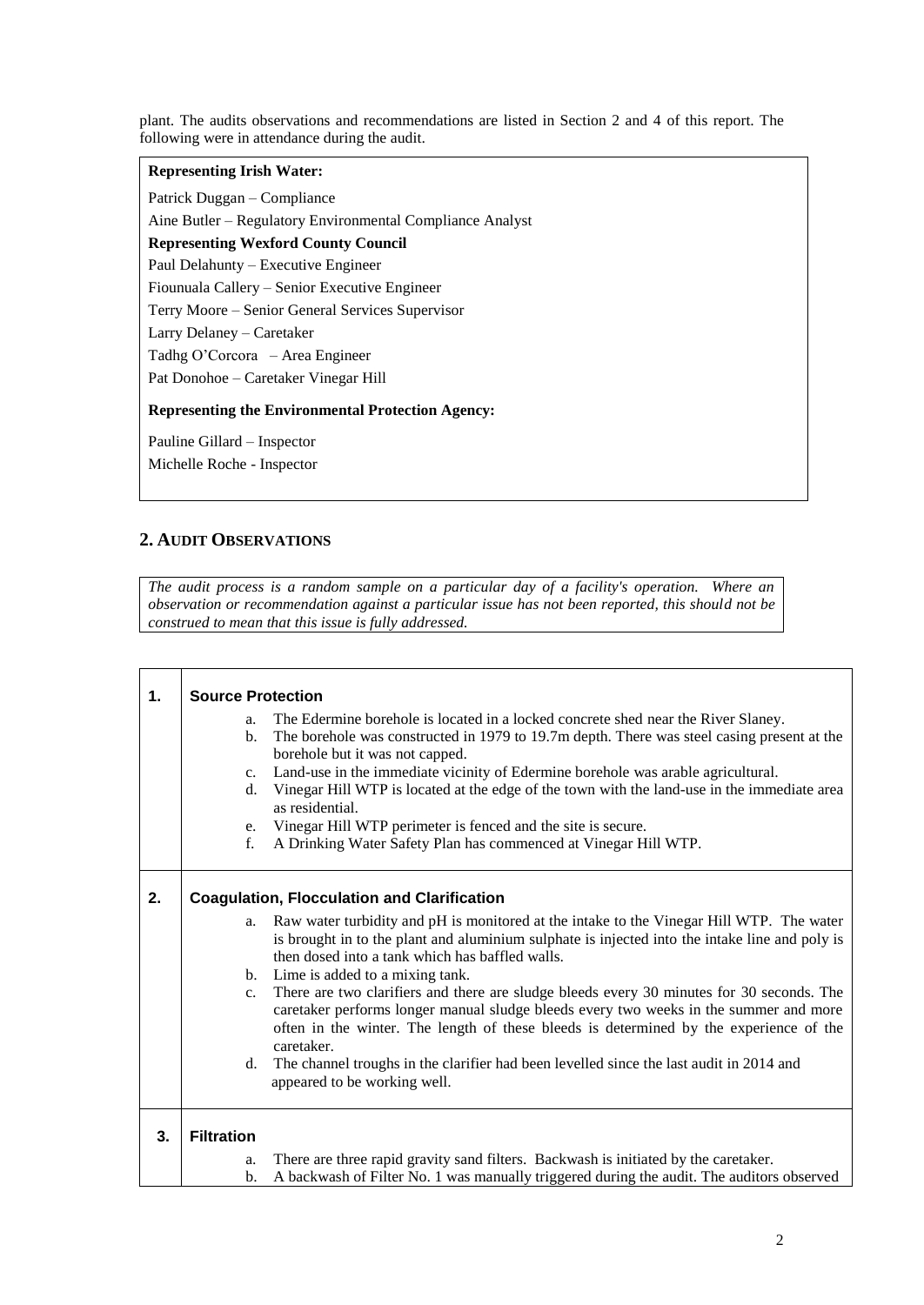|    | an even air scour and backwash across the filter bed.<br>The weir wall at the side of the filter is particularly low and the blower is regulated<br>$c_{\cdot}$<br>accordingly so they do not lose the sand. The sand was replaced 6 years ago.<br>There are alarmed turbidity monitors on each filter and an overall turbidity monitor on the<br>d.<br>combined filtered water. At the time of the audit the overall turbidity monitor had a reading<br>of 0.036 NTU. The turbidity monitor has an alarm set point of 1 NTU which is considered<br>too high to alert the operator to a plant malfunction. The monitors are calibrated every year.                                                                                                                                                                                                                    |  |  |  |  |
|----|-----------------------------------------------------------------------------------------------------------------------------------------------------------------------------------------------------------------------------------------------------------------------------------------------------------------------------------------------------------------------------------------------------------------------------------------------------------------------------------------------------------------------------------------------------------------------------------------------------------------------------------------------------------------------------------------------------------------------------------------------------------------------------------------------------------------------------------------------------------------------|--|--|--|--|
| 4. | <b>Disinfection</b>                                                                                                                                                                                                                                                                                                                                                                                                                                                                                                                                                                                                                                                                                                                                                                                                                                                   |  |  |  |  |
|    | <b>Edermine Borehole:</b>                                                                                                                                                                                                                                                                                                                                                                                                                                                                                                                                                                                                                                                                                                                                                                                                                                             |  |  |  |  |
|    | The raw water at Edermine borehole is treated with 10-11% sodium hypochlorite with a<br>a.                                                                                                                                                                                                                                                                                                                                                                                                                                                                                                                                                                                                                                                                                                                                                                            |  |  |  |  |
|    | fixed rate dose.<br>Duty and standby chlorine dosing pumps are installed and there is autoswitchover on the<br>b.                                                                                                                                                                                                                                                                                                                                                                                                                                                                                                                                                                                                                                                                                                                                                     |  |  |  |  |
|    | pumps.                                                                                                                                                                                                                                                                                                                                                                                                                                                                                                                                                                                                                                                                                                                                                                                                                                                                |  |  |  |  |
|    | There is a portable chlorine monitor at a sample point 1.3km away from the borehole. This<br>$c_{\cdot}$<br>is before the first customer is served.                                                                                                                                                                                                                                                                                                                                                                                                                                                                                                                                                                                                                                                                                                                   |  |  |  |  |
|    | A chlorine monitor and alarm is in place, with dial out facility to the caretaker's phone. A<br>d.                                                                                                                                                                                                                                                                                                                                                                                                                                                                                                                                                                                                                                                                                                                                                                    |  |  |  |  |
|    | cascade system is in place to respond to the alarms. The alarm set points are 0.2 mg/l low<br>alarm and 0.8 mg/l high alarm. The alarm has not been triggered since it was installed in                                                                                                                                                                                                                                                                                                                                                                                                                                                                                                                                                                                                                                                                               |  |  |  |  |
|    | the last few months.                                                                                                                                                                                                                                                                                                                                                                                                                                                                                                                                                                                                                                                                                                                                                                                                                                                  |  |  |  |  |
|    | There is adequate chlorine contact time of 30 minutes at a minimum of 0.5 mg/l free<br>e.<br>chlorine in accordance with EPA Advice Note 3.                                                                                                                                                                                                                                                                                                                                                                                                                                                                                                                                                                                                                                                                                                                           |  |  |  |  |
|    | The chlorine monitor was calibrated on 09/02/18 and had a calibration sticker.<br>f.                                                                                                                                                                                                                                                                                                                                                                                                                                                                                                                                                                                                                                                                                                                                                                                  |  |  |  |  |
|    | Irish Water stated that Edermine borehole will be upgraded under the National Disinfection<br>g.<br>Programme.                                                                                                                                                                                                                                                                                                                                                                                                                                                                                                                                                                                                                                                                                                                                                        |  |  |  |  |
|    | <b>Vinegar Hill Water Treatment Plant:</b><br>Disinfection at Vinegar Hill WTP consisted of chlorination using sodium hypochlorite.<br>h.<br>There are two new chlorine pumps with a fixed rate dose of 1.4L per hour.<br>i.<br>j.<br>The duty and standby chlorine dosing pumps are monitored and alarmed. The low chlorine<br>alarm set point is 0.3 mg/l and High level alarm 1.3 mg/l.<br>When the chlorine alarm is triggered there is a documented cascade system in place for<br>k.<br>responding to the alarm.<br>There is adequate chlorine contact time of 30 minutes at a minimum of 0.5mg/l free<br>1.<br>chlorine in accordance with EPA Advice Note 3.<br>The chlorine monitor was calibrated and had a visible calibration sticker.<br>m.<br>Irish Water stated that Vinegar Hill will be upgraded under the National Disinfection<br>n.<br>Programme. |  |  |  |  |
| 5. | <b>Treated Water Storage and Distribution Network</b>                                                                                                                                                                                                                                                                                                                                                                                                                                                                                                                                                                                                                                                                                                                                                                                                                 |  |  |  |  |
|    | Treated Water is stored in the underground clear water tank on-site. The roof of the clear<br>a.                                                                                                                                                                                                                                                                                                                                                                                                                                                                                                                                                                                                                                                                                                                                                                      |  |  |  |  |
|    | water tank was sealed and secure.<br>The two reservoirs were not inspected during the audit. Wexford County Council advised<br>b.                                                                                                                                                                                                                                                                                                                                                                                                                                                                                                                                                                                                                                                                                                                                     |  |  |  |  |
|    | that one had been cleaned in August and both would be cleaned in the next few weeks.                                                                                                                                                                                                                                                                                                                                                                                                                                                                                                                                                                                                                                                                                                                                                                                  |  |  |  |  |
| 6. | <b>Chemical storage and bunds</b>                                                                                                                                                                                                                                                                                                                                                                                                                                                                                                                                                                                                                                                                                                                                                                                                                                     |  |  |  |  |
|    | Three drums of sodium hypochlorite were stored at Edermine Borehole without a bund.<br>a.<br>Wexford County Council stated that the bunds were ordered. The labels on the drums showed<br>a date of 13/12/2017. Irish Water confirmed that there is no expiry date written on the sodium                                                                                                                                                                                                                                                                                                                                                                                                                                                                                                                                                                              |  |  |  |  |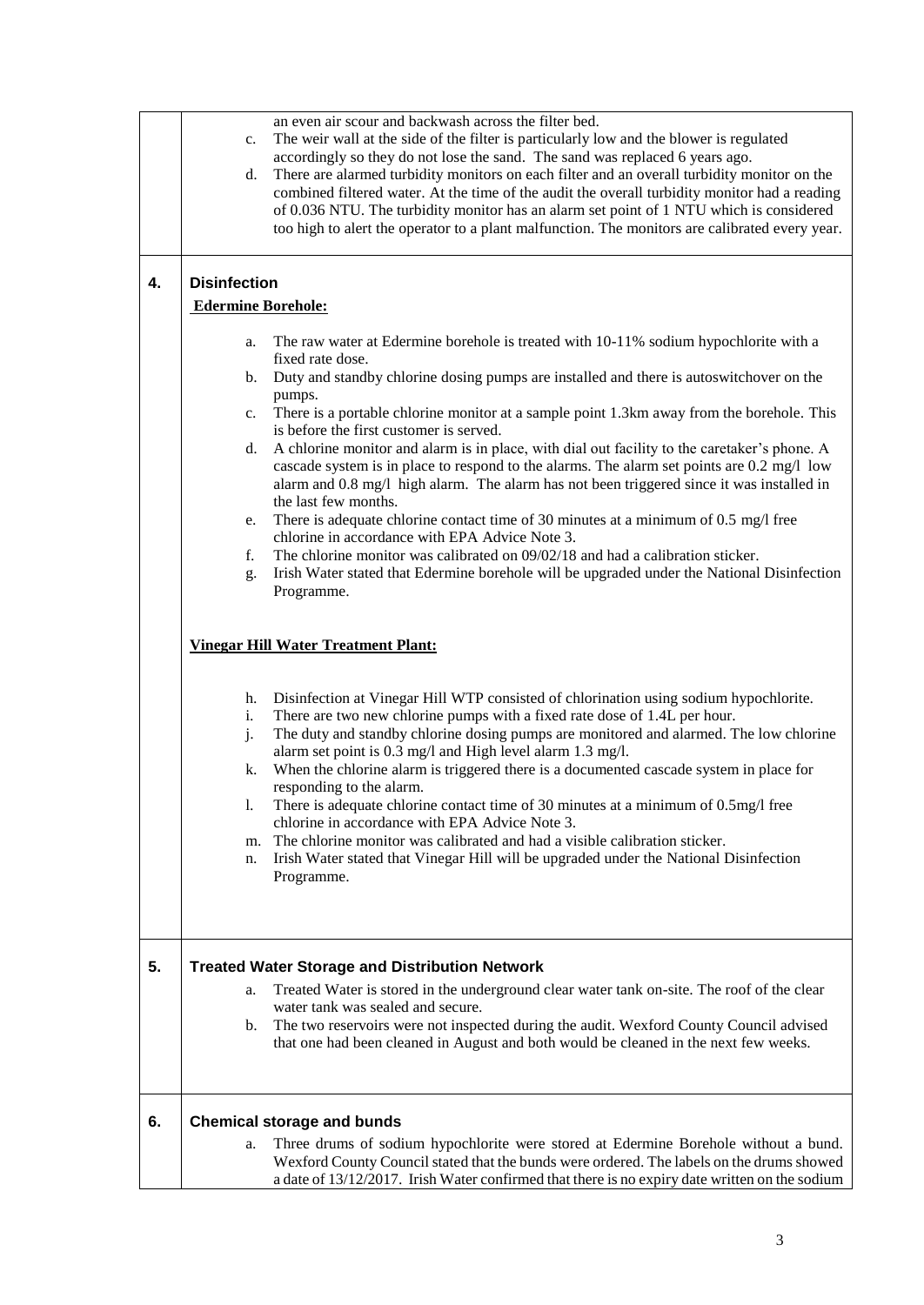|    | hypochlorite delivered to them.                                                                                                             |  |  |  |
|----|---------------------------------------------------------------------------------------------------------------------------------------------|--|--|--|
|    | There was an emergency spill kit available at the borehole.<br>b.                                                                           |  |  |  |
|    |                                                                                                                                             |  |  |  |
| 7. | <b>Hygiene and Housekeeping</b>                                                                                                             |  |  |  |
|    | Vinegar Hill WTP was found to be clean and tidy and well run. The caretaker had a great<br>а.<br>knowledge in running the plant.            |  |  |  |
| 8. | <b>Management and Control</b>                                                                                                               |  |  |  |
|    | There is a SCADA system at the plant which also allows for online monitoring of plant<br>a.<br>performance and data trends by the operator. |  |  |  |

## **3. AUDITORS COMMENTS**

Overall Enniscorthy (Vinegar Hill) Water Treatment Plant was found to be very well managed by a dedicated team of staff. The upgrade of an automatic coagulant dosing systems should be progressed as soon as possible. This was a recommendation at the last audit in Oct 2014 and has not yet been completed.

# **4. RECOMMENDATIONS**

## **Source Protection**

1. Irish Water should ensure that all borehole linings and seals are maintained in accordance with EPA Advice Note No. 14: Borehole Construction and Wellhead Protection. The borehole at Edermine should be capped to prevent any ingress.

# **Coagulation, Flocculation and Clarification**

2. The upgrade of an automatic coagulant dosing systems should be progressed as soon as possible.

# **Filtration**

- 3. Irish Water should review the weir level in the filter to ensure that filter sand is not being lost during a backwash.
- 4. Irish Water should follow the guidance as specified in the EPA publication "*Water Treatment Manual on Filtration*" and in particular the following action is required;
	- i. Review the operation of the filters to ensure that the levels of turbidity in the filtered water are as low as possible and no greater than 0.5 NTU. The Turbidity alarm should be lowered from 1 NTU.